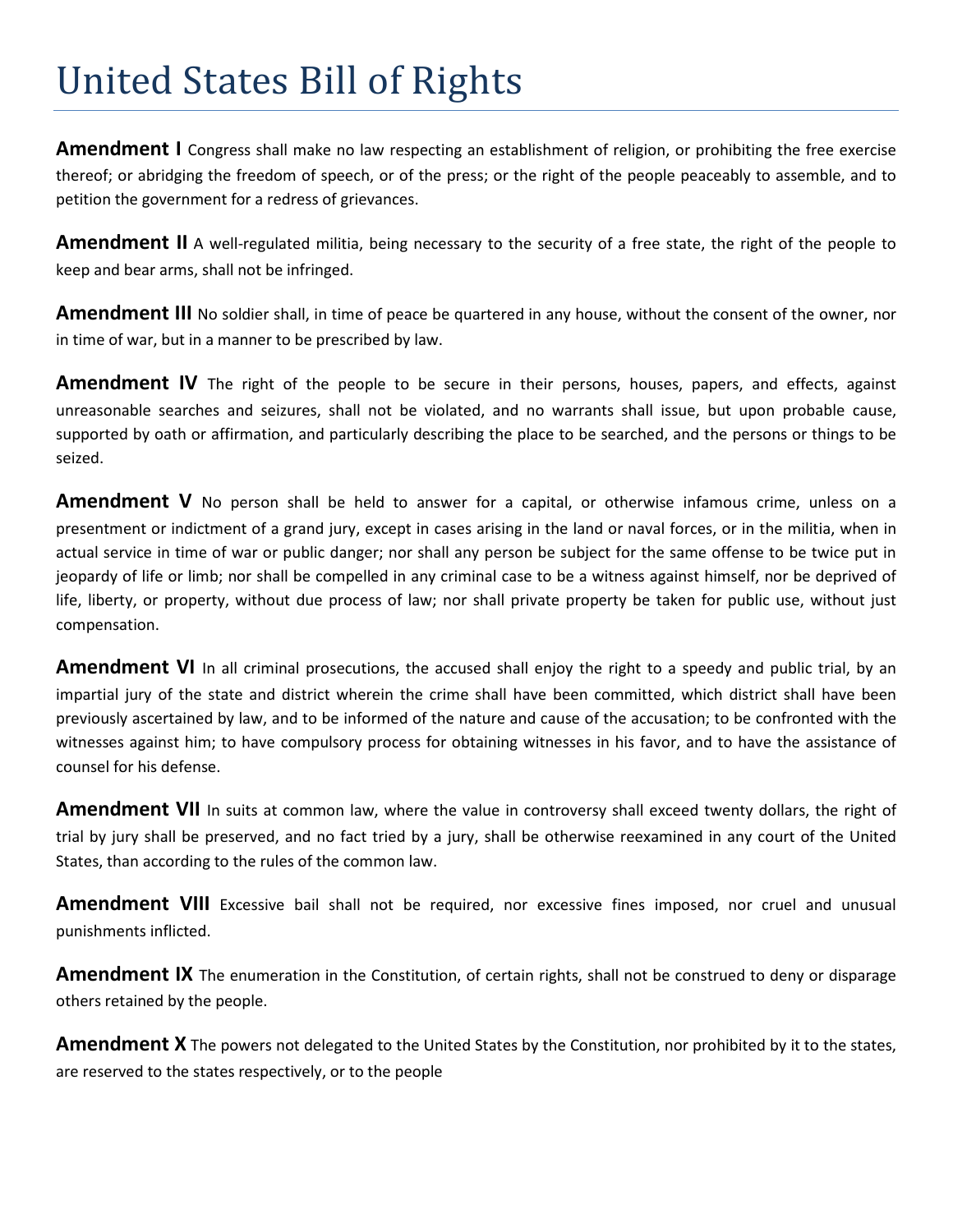## **Title 46 - Agriculture** CHAPTER 45. NUISANCE SUITS RELATED TO AGRICULTURAL OPERATIONS

**SECTION 46-45-10** Legislative findings.

The General Assembly finds that:

(1) The policy of the State is to conserve, protect, and encourage the development and improvement of its agricultural land and facilities for the production of food and other agricultural products.

(2) When nonagricultural land uses extend into agricultural areas, agricultural operations often become the subject of nuisance suits and as a result (a) agricultural facilities are sometimes forced to cease operations, and (b) many persons are discouraged from making investments in farm improvements or adopting new technology or methods.

(3) This chapter is enacted to reduce the loss to the State of its agricultural resources by limiting the circumstances under which agricultural facilities and operations may be considered a nuisance.

(4) The purpose of this chapter is to lessen the loss of farmland caused by common law nuisance actions which arise when nonagricultural land uses expand into agricultural areas. This purpose is justified by the stated social desire of preserving and encouraging agricultural production.

(5) With the exception of new swine operations and new slaughterhouse operations, in the interest of homeland security and in order to secure the availability, quality, and safety of food produced in South Carolina, it is the intent of the General Assembly that state law and the regulations of the Department of Health and Environmental Control pre-empt the entire field of and constitute a complete and integrated regulatory plan for agricultural facilities and agricultural operations as defined in Section 46-45-20, thereby precluding a county from passing an ordinance that is not identical to the state provisions.

## **SECTION 46-45-20.** Definitions.

(A) For purposes of this chapter, "agricultural facility" includes, but is not limited to, any land, building, structure, pond, impoundment appurtenance, machinery, or equipment which is used for the commercial production or processing of crops, trees, livestock, animals, poultry,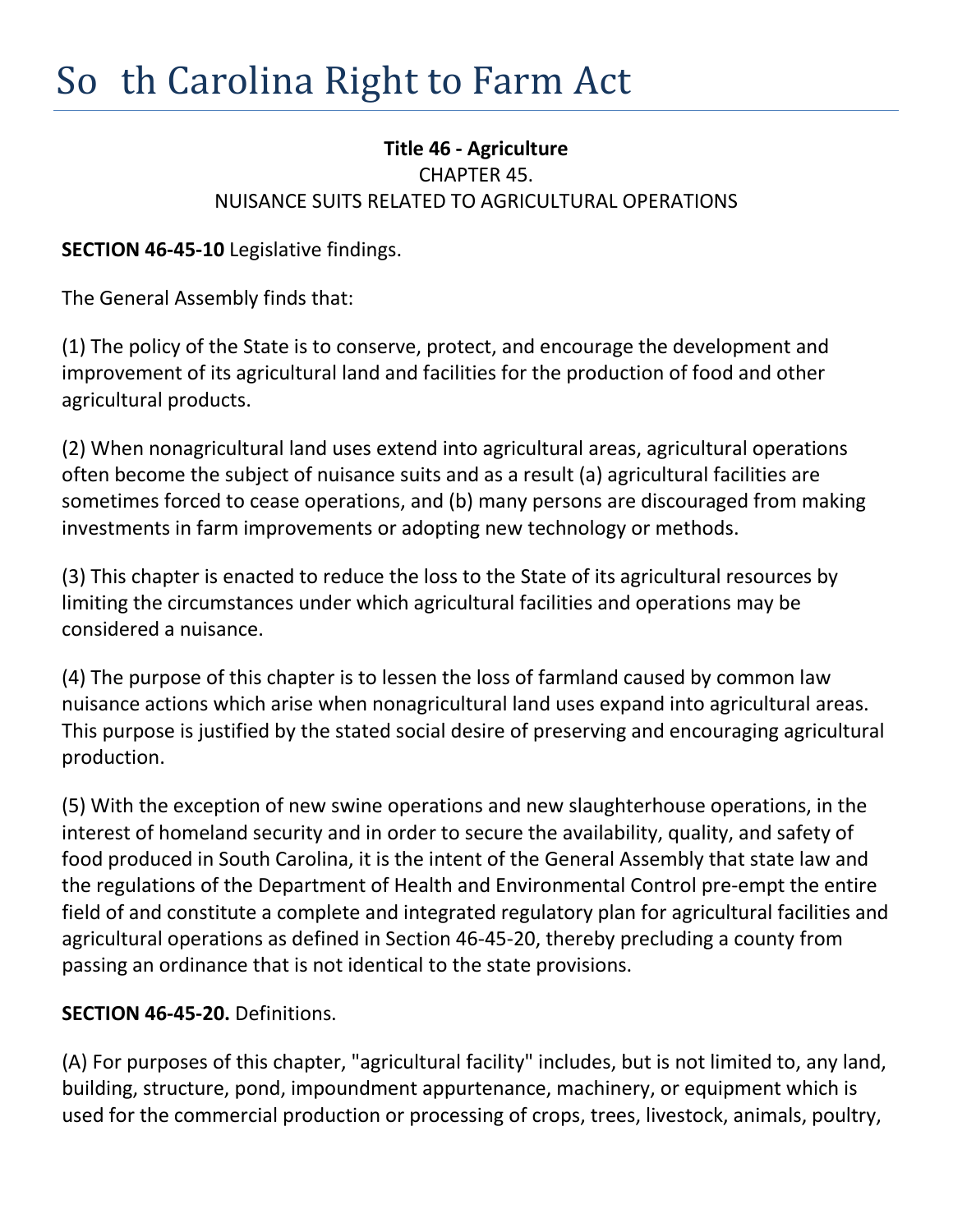honeybees, honeybee products, livestock products, poultry products, or products which are used in commercial aquaculture.

(B) For purposes of this chapter "agricultural operation" means:

(1) the plowing, tilling, or preparation of soil at the agricultural facility;

(2) the planting, growing, fertilizing, or harvesting of crops, ornamental horticulture, floriculture, and turf grasses;

(3) the application of pesticides, herbicides, or other chemicals, compounds, or substances to crops, weeds, or soil in connection with the production of crops, livestock, animals, or poultry;

(4) the breeding, hatching, raising, producing, feeding, keeping, slaughtering, or processing of livestock, hogs, aquatic animals, equines, chickens, turkeys, poultry, or other fowl normally raised for food, mules, cattle, sheep, goats, rabbits, or similar farm animals for commercial purposes;

(5) the production and keeping of the honeybees, the production of honeybee products, and honeybee processing facilities;

(6) the production, processing, or packaging of eggs or egg products;

(7) the manufacturing of feed for poultry or livestock;

(8) the rotation of crops;

(9) commercial aquaculture;

(10) the application of existing, changed, or new technology, practices, processes, or procedures to an agricultural operation;

(11) the operation of a roadside market; and

(12) silviculture.

(C) For purposes of this chapter "new swine operations" means: porcine production operations not in existence on June 30, 2006.

(D) For purposes of this chapter, "new slaughterhouse operations" means agricultural operations that:

(1) are established after this chapter's effective date; and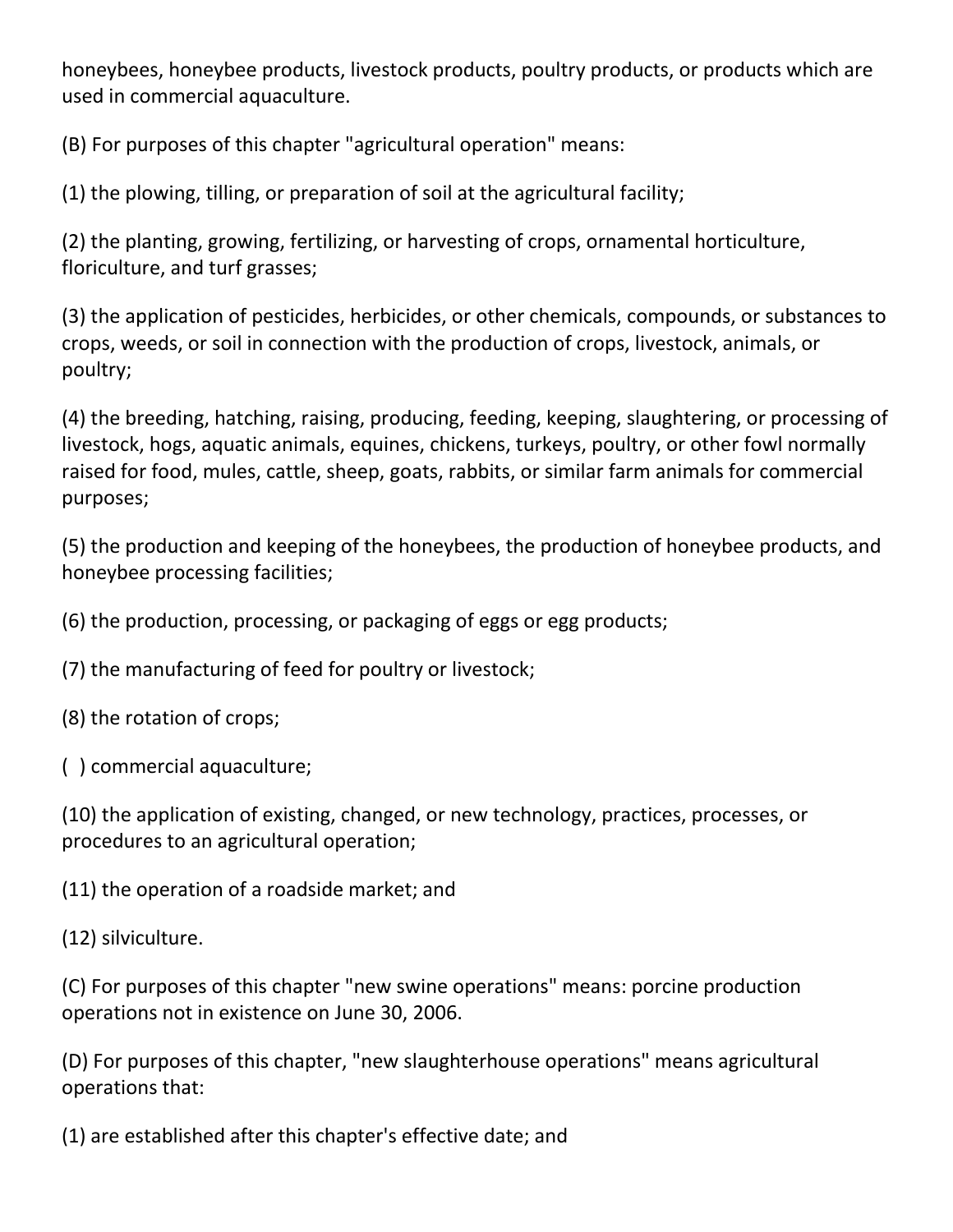(2) slaughter or process more than two hundred million pounds of livestock, hogs, aquatic animals, equine, chickens, turkeys, poultry, or other fowl normally raised for food, mules, cattle, sheep, goats, rabbits, or similar farm animals for commercial purposes.

(3) a new slaughterhouse operation does not include a slaughterhouse located within the corporate limits of a city that relocates within that same county.

**SECTIONS 46-45-30.** Repealed 63)by Section 47-20-165(E).

**SECTION 46-45-40.** Established date of operation.

For the purposes of this chapter, the established date of operation is the date on which an agricultural operation commenced operation. If the physical facilities of the agricultural operation are expanded subsequently or new technology adopted, the established date of operation for each change is not a separately and independently established date of operation and the commencement of the expanded operation does not divest the agricultural operation of a previously established date of operation.

**SECTION 46-45-50.** Liability for pollution and flooding.

The provisions of section 46-45-70 do not affect or defeat the right of a person to recover damages for any injuries or damages sustained by him because of pollution of, or change in condition of, the waters of a stream or because of an overflow on his lands.

**SECTION 46-45-60.** Local ordinances to contrary null and void.

(A) Notwithstanding any local law or ordinance, an agricultural operation or facility is considered to be in compliance with the local law or ordinance if the operation or facility would otherwise comply with state law or regulations governing the facility or operation. With the exception of new swine operations and new slaughterhouse operations, to the extent an ordinance of a unit of local government:

(1) attempts to regulate the licensing or operation of an agricultural facility in any manner that is not identical to the laws of this State and regulations of the Department of Health and Environmental Control and amendments thereto;

(2) makes the operation of an agricultural facility or an agricultural operation at an agricultural facility a nuisance or providing for abatement as a nuisance in derogation of this chapter; or

(3) is not identical to state law and regulations governing agricultural operations or agricultural facilities, is null and void. The provisions of this section do not apply whenever a nuisance results from the negligent, illegal, or improper operation of an agricultural facility.